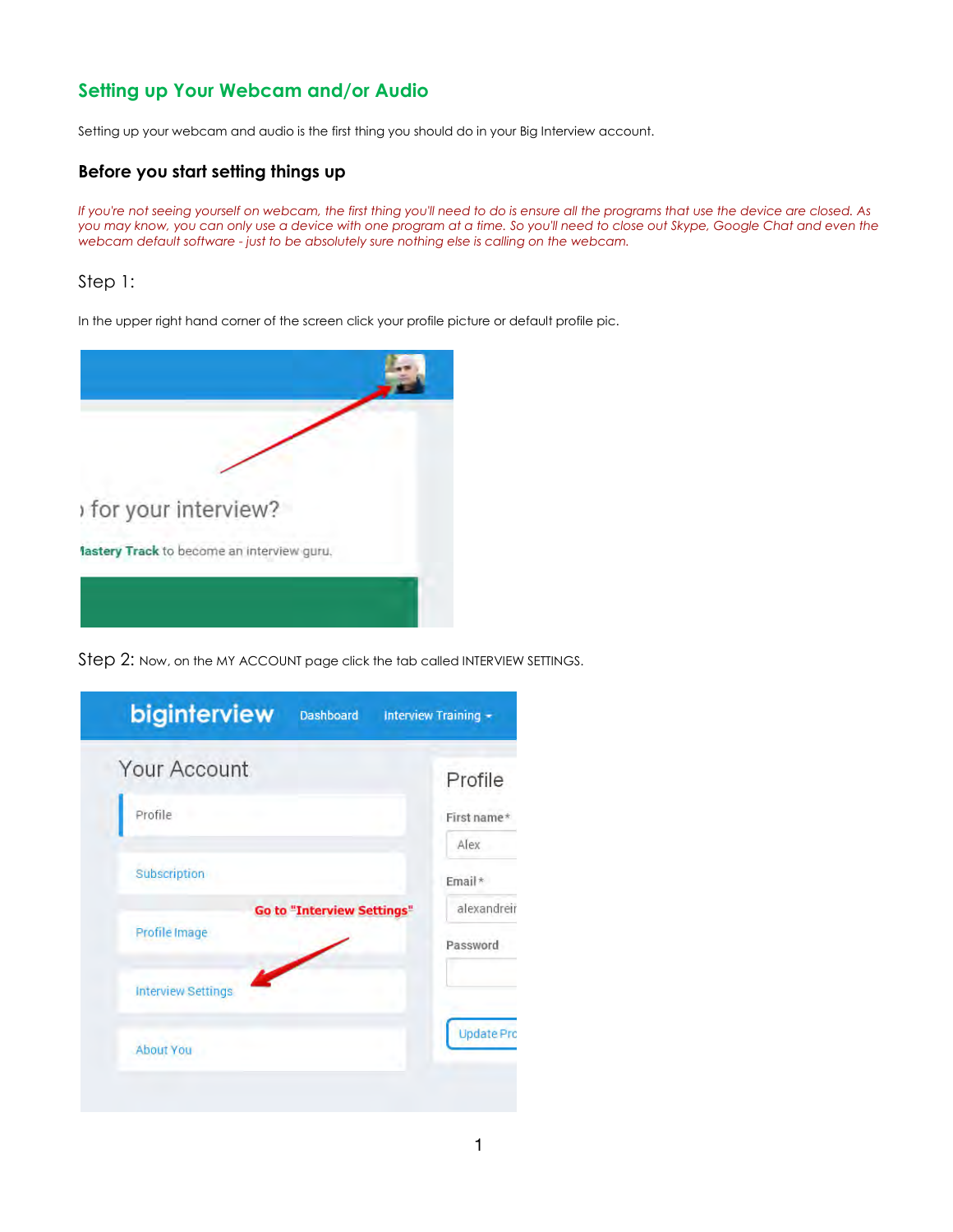### Step 3:

You should now be on a page prompting you to "Choose your default interview type".

You can select between "Video & Audio" or "Audio only" (depending on whether or not you have a webcam.)



### Step 4:

If you have the Adobe Flash plugin set up correctly in your browser, you should now see a slightly darkened screen with a small popup window in the middle of the screen.

This will say "Adobe Flash Player Settings" and it asks you to either "Allow" or "Deny"biginterview.com from working with your webcam.



### Step 5:

Right-mouse-click on the little pop-up box and choose SETTINGS.

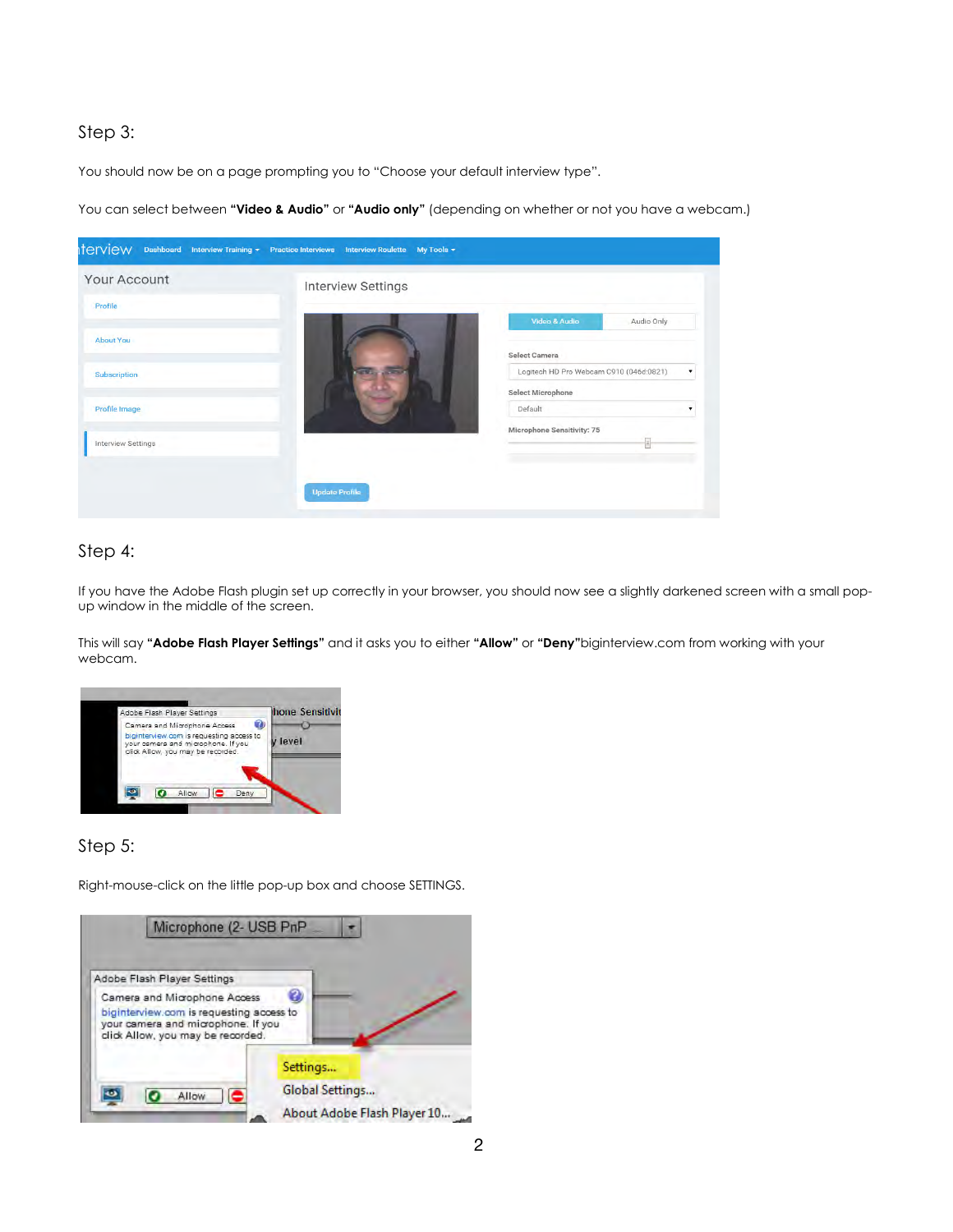#### Step 6:

You'll now see the pop-up ask "Allow biginterview.com to access your camera and microphone?"Choose ALLOW, and check the REMEMBER box (this will remove the need to click ALLOW each time you start a new mock interview.)



After checking ALLOW, click CLOSE. Your webcam will be automatically enabled, and you should begin seeing yourself on the left side of the screen under "Camera Set Up"

#### Step 7:

Below both "Video & Audio" & "Audio-Only" you'll notice a drop-down menu where you can choose the driver corresponding to your webcam (under "Select Camera") and microphone (under "Select Microphone"). These should automatically default to the proper drivers, but in case your webcam or microphone are not enabled, you can select from the drop-down menu the best driver for your device.

#### Step 8:

Click UPDATE PROFILE and you're ready to start!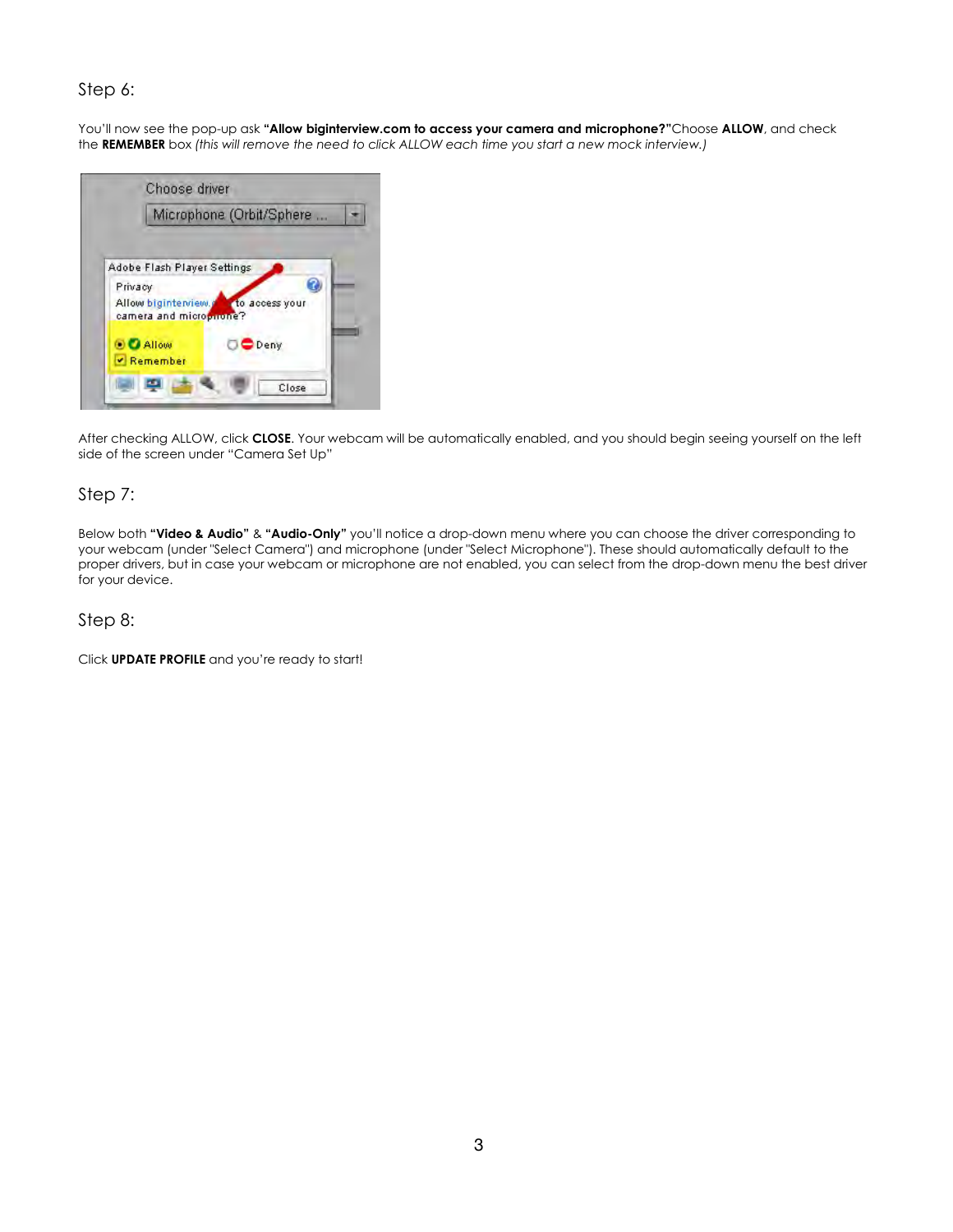### System Requirements

Big Interview is a cloud-based service that runs in a Web browser. We support the following Web browsers running in Windows or Mac OS.

#### WEB BROWSER

Google Chrome v. 25 and higher Mozilla Firefox v. 18 and higher Apple Safari v. 7 and higher Microsoft Internet Explorer 10 and higher

#### OPERATING SYSTEM

On the OS-side, we support users running a minimum of Windows 7, or Mac OS X v10.9 ("Mavericks")

Your browser must be a stable release version, not an Alpha/Beta/Nightly/Development build. This applies to all browsers, regardless of operating system.

Make sure your computer meets or exceeds the minimum hardware requirements for your operating system (Windows or Mac OS X). See the Microsoft or Apple website for the requirements.

Keep in mind that 3rd party browser plugins (specifically adblockers and script-blockers) can interfere with your Big Interview experience.

#### CONNECTION SPEED

For reliable video/audio recording, please make sure you have a consistent upload speed of at least 2Mbps.

To do a check of your connection, you can use SpeedTest.net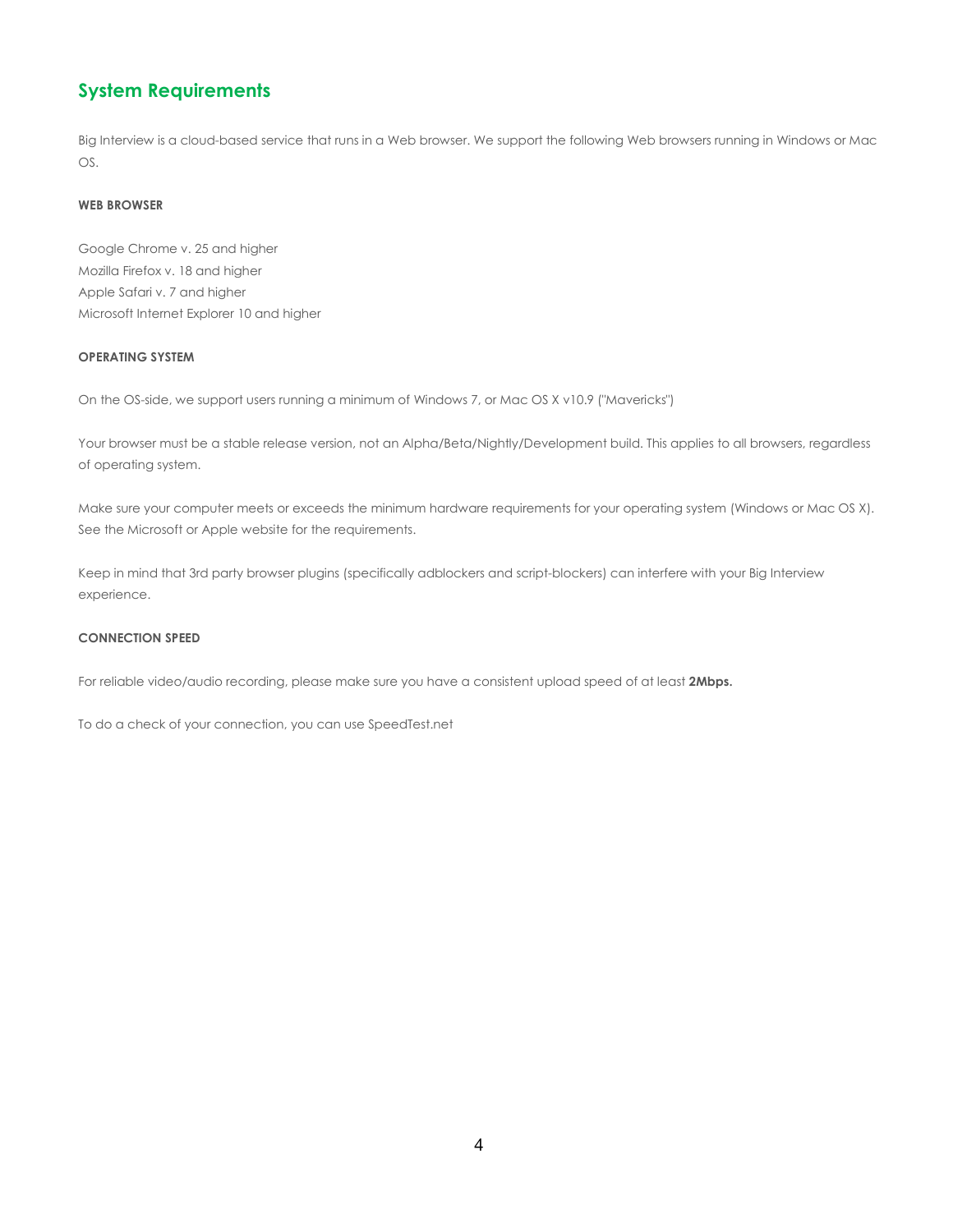### Interview Training Areas

It's time to start learning those techniques that will land you your next job. In this article we'll briefly introduce you to the INTERVIEW TRAINING section.

## Step 1:

In your navigation bar, click on INTERVIEW TRAINING.



You will now see two tabs. The first is the VIDEO CURRICULUM, which includes 10 video lessons covering all aspects of interviewing.

- Lesson 1 Job Interview Fundamentals
- Lesson 2 Job Interview Best Practices and Common Mistakes
- Lesson 3 Mastering Nonverbal Communications
- Lesson 4 Analyzing the Job Description
- Lesson 5 Tell Me About Yourself
- Lesson 6 Why Do You Want to Work Here?
- Lesson 7 Behavioral Questions and Your Interview Stories
- Lesson 8 Your Strengths and Weaknesses
- Lesson 9 Where Do You See Yourself in Five Years?
- Lesson 10 Ask Smart Questions

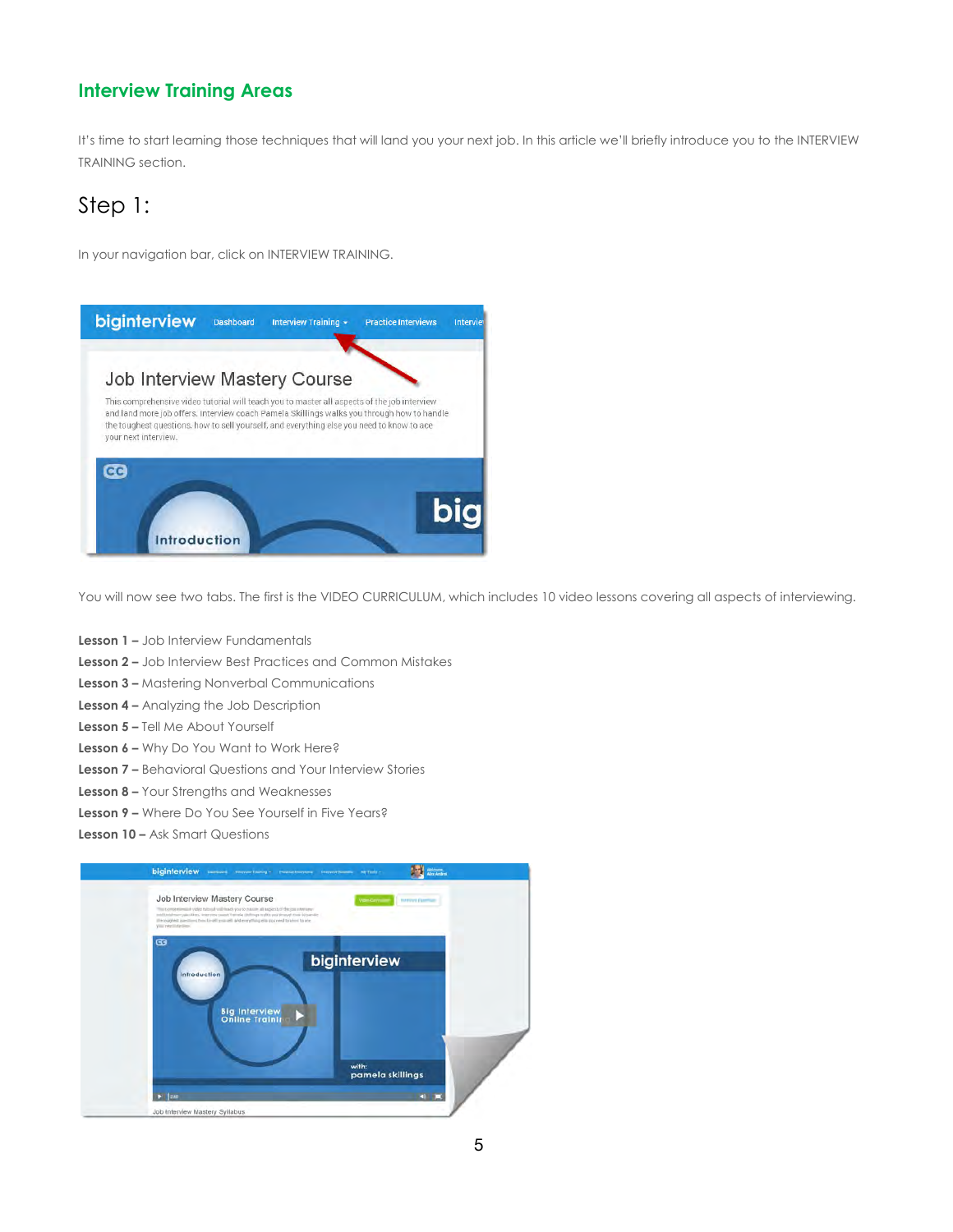The second tab is INTERVIEW ESSENTIALS, where you'll find a list of modules and within each module a list of written lessons.

The main INTERVIEW ESSENTIALS categories are:

Module 1 – Interview Basics Module 2 – Landing the Interview Module 3 – Informational Interviews Module 4 – Interview Prep Module 5 – Acing the Interview Module 6 – Follow Up Module 7 – Answering the Top 10 Questions

Regardless if you're a seasoned interviewee or just starting out on your career, starting with the Interview Basics module is a smart decision.



# Step 2:

To select a lesson click on the lesson name. (In this example we'll start with Module 1 – Lesson 1: "The Value of a Proper Interview Education").

The whole section is designed to pretty intuitive, just like typical online reading or video watching.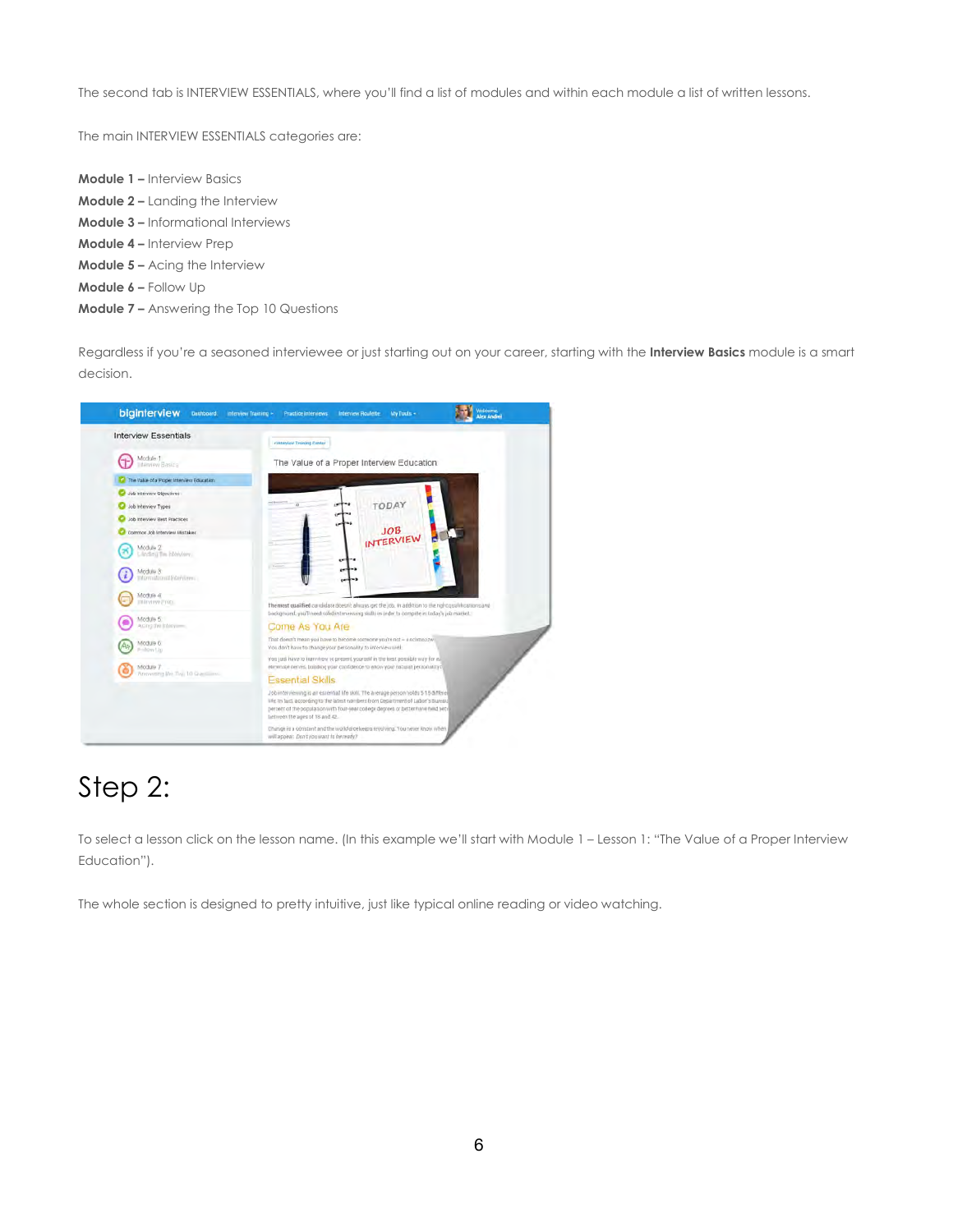### Practice Interviews Arena

This is where the rubber meets the road, here you will be able to continually practice all kinds of interview questions until you come away a lean, mean interviewing machine.

Step 1: Click PRACTICE INTERVIEWS on you navigation bar.

You'll now see four main interview practice categories to choose from:



GENERAL - this section covers about 90% of the questions you're likely to get in a job interview.

BY INDUSTRY – here you'll be able to choose practice interviews from dozens of industries and job roles. This is NOT meant to replace the GENERAL interviews, but only to complement them by offering you some industry specific questions.

BY COMPETENCY – here you can choose from a variety of skill-sets and strengths your interviewer may be looking for in the right candidate.

ADMISSIONS INTERVIEWS – here you can practice interviews by program type and school, including undergrad, grad, business school, law school and med school.

Step 2: If you click GENERAL, you'll be taken directly to a list of interviewers tailored to a wide array of types of experience. Whether you're a C-Level exec wanting to polish up before meeting the board of directors, or you're still in school trying to line up an internship, there are interviews in the GENERAL section to serve just about everybody.

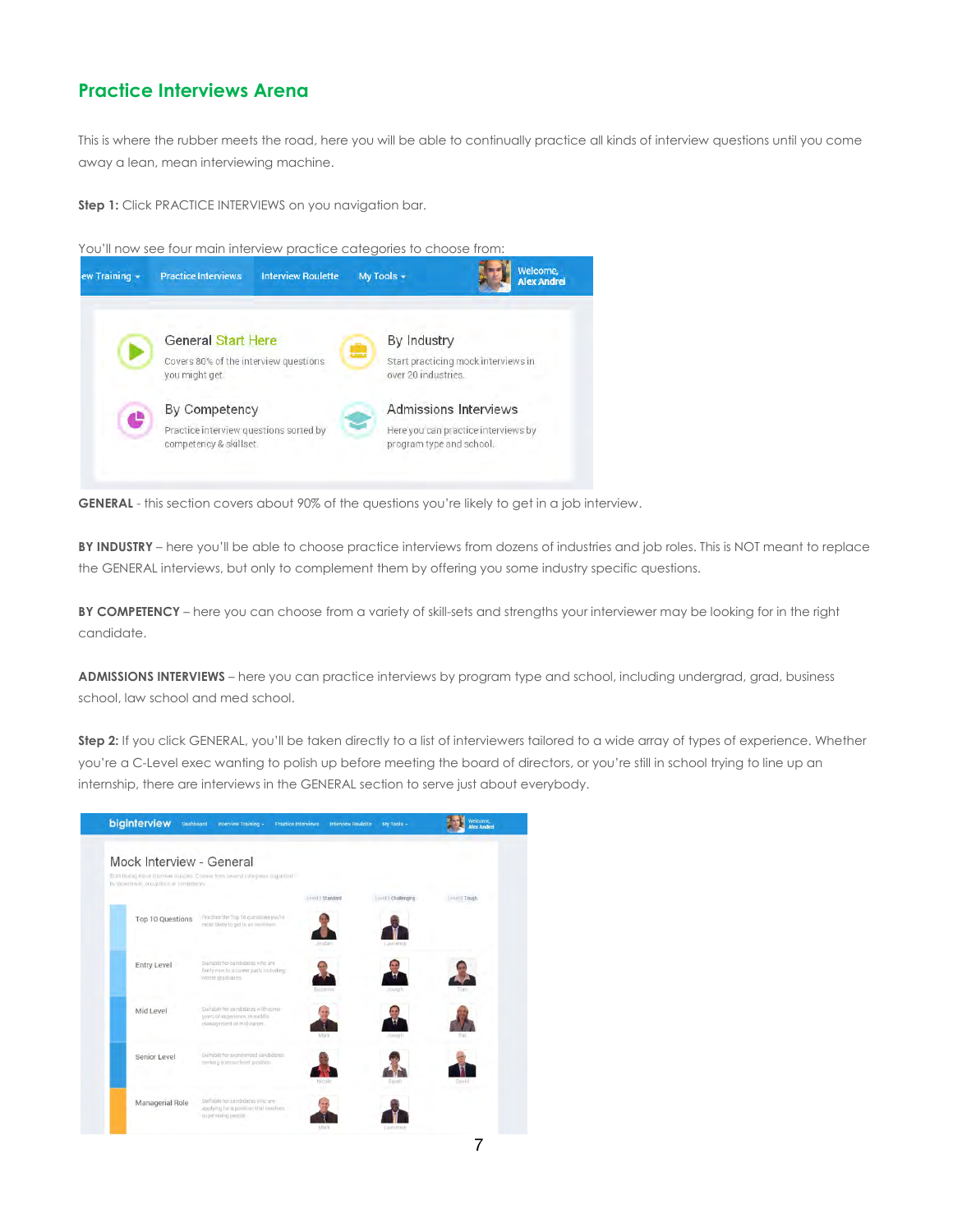If you click either BY INDUSTRY, BY COMPETENCY or ADMISSIONS INTERVIEWS, you'll be then prompted to select the type of interview you're interested in.



Step 3: You can now also name your interview by clicking the EDIT NAME button. For ease, most people name their interview based on the company they're interviewing with (e.g. "ABC Company Interview"). This is especially helpful if you're interviewing with multiple companies (or schools) who are looking for different attributes in their ideal candidate.



Step 4: Begin Your Mock Interview – click the PLAY button under your interviewer. This will begin playing an interview question.

To move to the next question you will click (as I'm sure you've guessed) "Next Question". Now let's take a brief look at the recording function.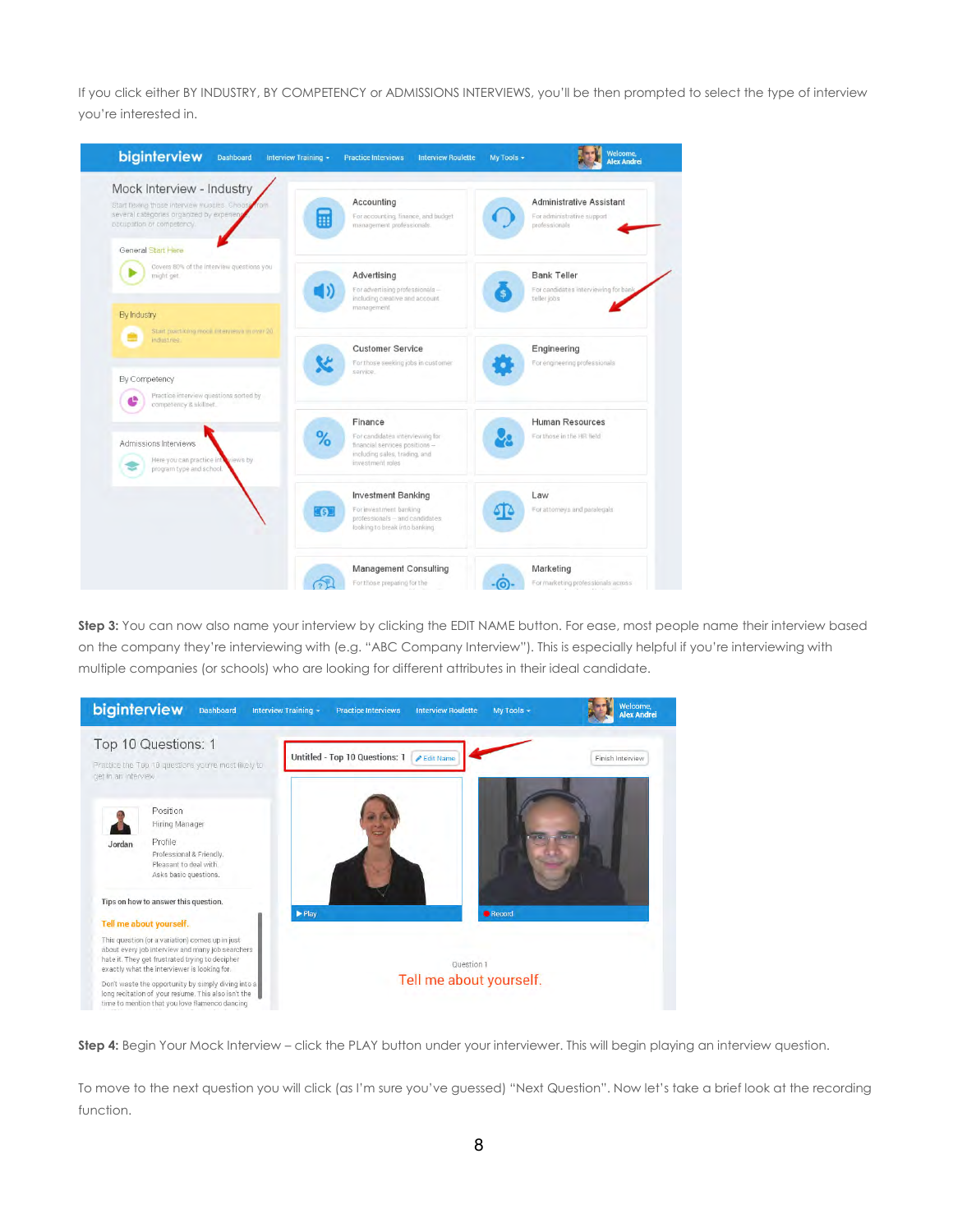Step 5: Recording & Reviewing - the recording buttons should be pretty self-explanatory:

Record (or Re-record) – to begin recording. There will be a 3 second countdown to give you a moment to prepare to answer.



Play Back - play back the answer you've just recorded for review.

Save – after recording an answer, you'll have the option of saving by clicking Save, or discarding the answer by clicking Re-record.



Delete – if you've saved an answer, but then decided against keeping it, just click Delete to remove it.

Share – give you the ability to share a link to your answer with friends or colleagues for additional feedback.

Step 6: Visit MY VIDEOS to review your saved answers. Once an answer is saved you can do a lot with it including reviewing, rating and sharing. All of that is covered in the next lesson.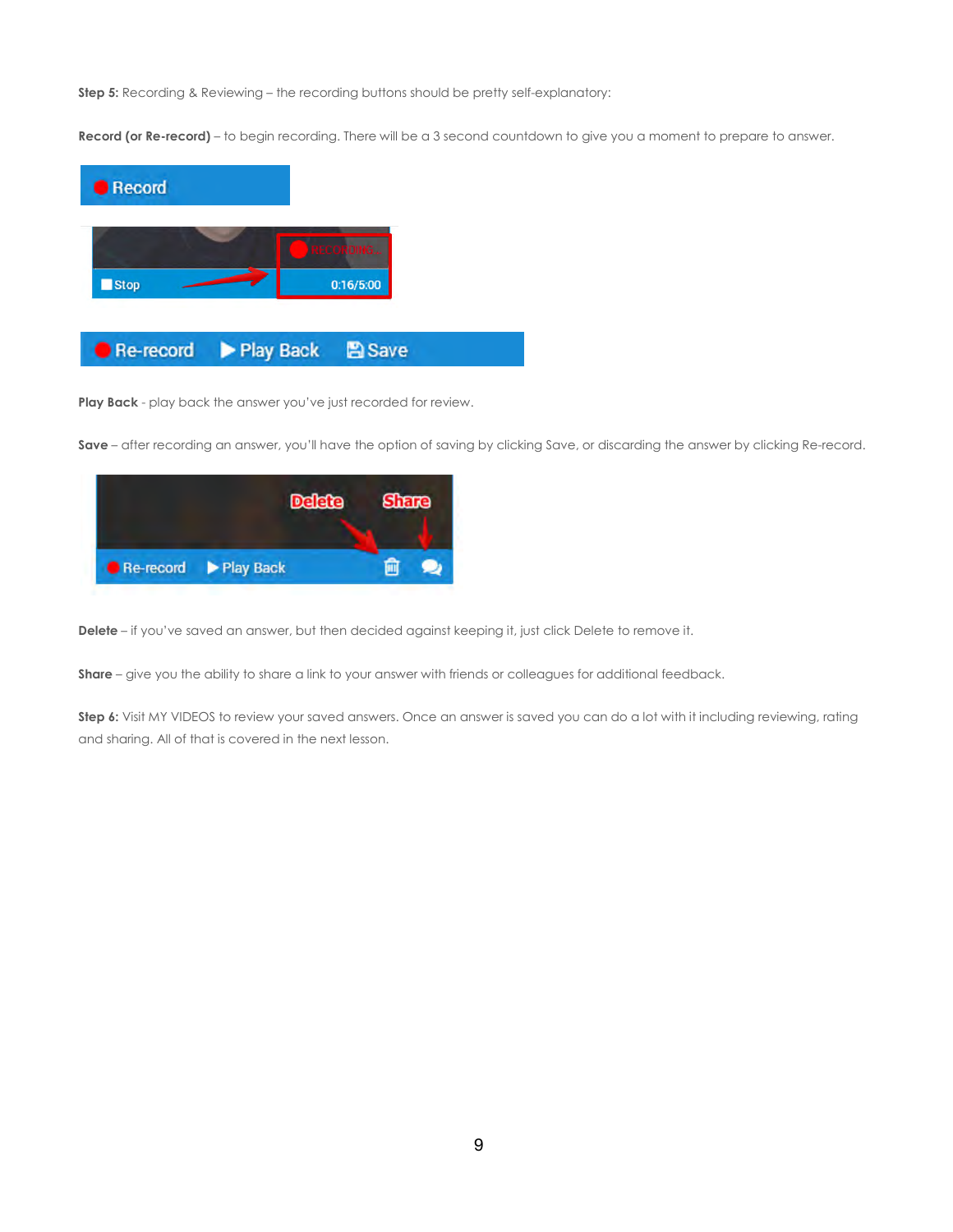### Interview Roulette

The Interview Roulette is meant to help keep you on your toes by throwing random questions at you so you're forced to think on your feet.

It works in basically the same way as the typical interview in the Mock Interview module. And just as in the Mock Interview module, all your recordings are saved in the My Videos section.

If you have any difficulty enabling your webcam, check out **Setting up your webcam** for helpful tips.

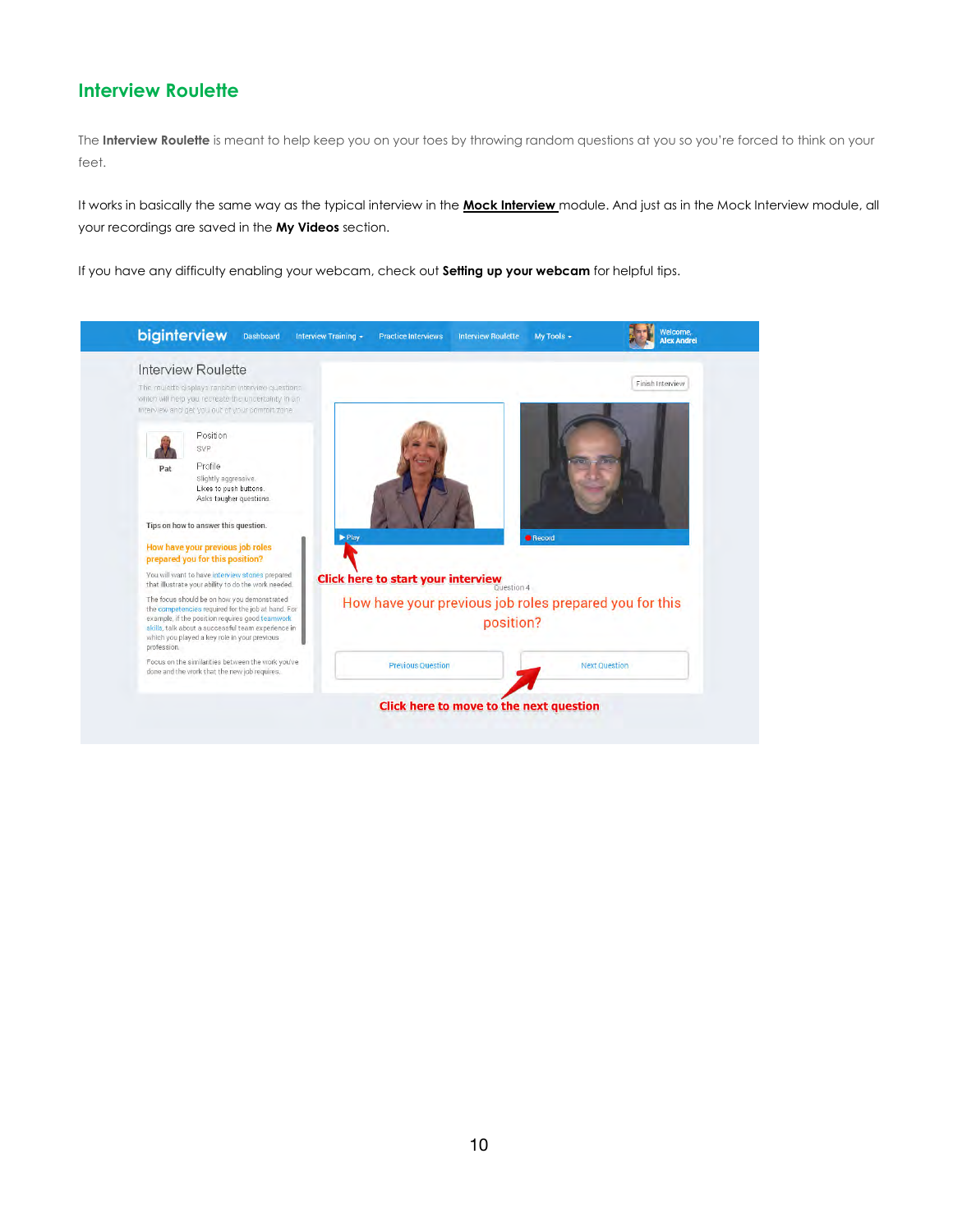### Interview Question Library

This is the place to go when you want to work on problem questions. You'll be able to absorb some question-specific tips and also practice repeatedly (without having to go through a whole mock interview).

Step 1: Go to MY TOOLS on your top navigation bar, then click Question Library. Here you'll see lists of categories and questions covering everything in Big Interview.



Step 2: After clicking on one of the questions, you'll see relevant tips and even example answers. And you're feeling bold enough, you can directly launch the actual question itself in the mock interview module.

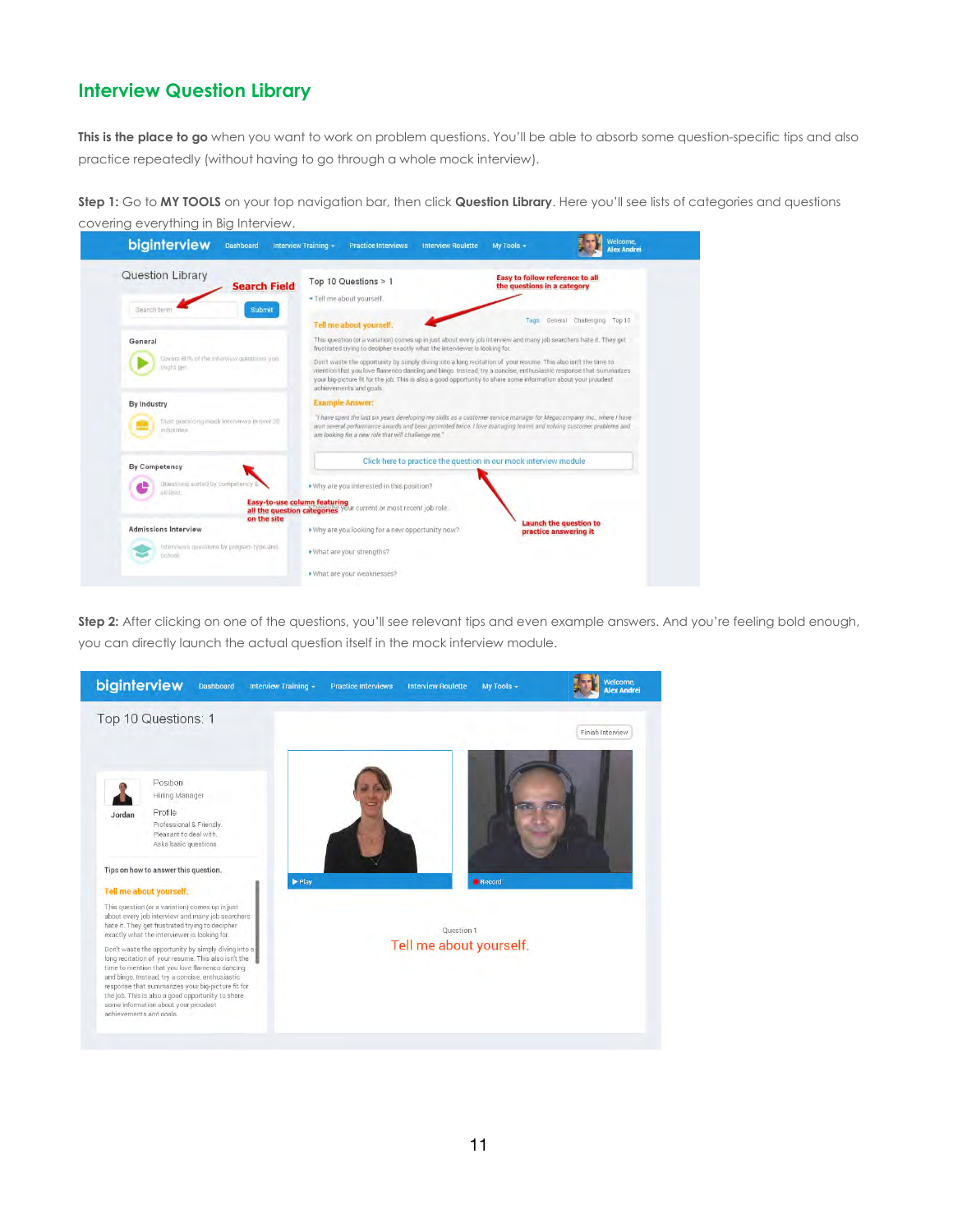## My Videos - Section

Here we'll learn about a few of the ways to review your recorded answers.

# Step 1:

In the Mock Interview Arena section when you're recording you'll see something like this:



## Step 2:

When you're recording your interview answers, you'll notice that below your webcam feed there is initally just one RECORD button. Once you've recorded and answer, several new buttons show up – a RE-RECORD, a PLAY BACK and a SAVE button.



These are the only buttons you'll see before you actually begin recording.

# Step 3:

After you've hit the RECORD button, a 3-second countdown will start (giving you a couple moments to get ready).

When recording has begun, you will see the word "RECORDING" on your webcam feed and you should see a white line flicker to let you know your voice is recording also. You will also see a big STOP button that allows you to end your recording.

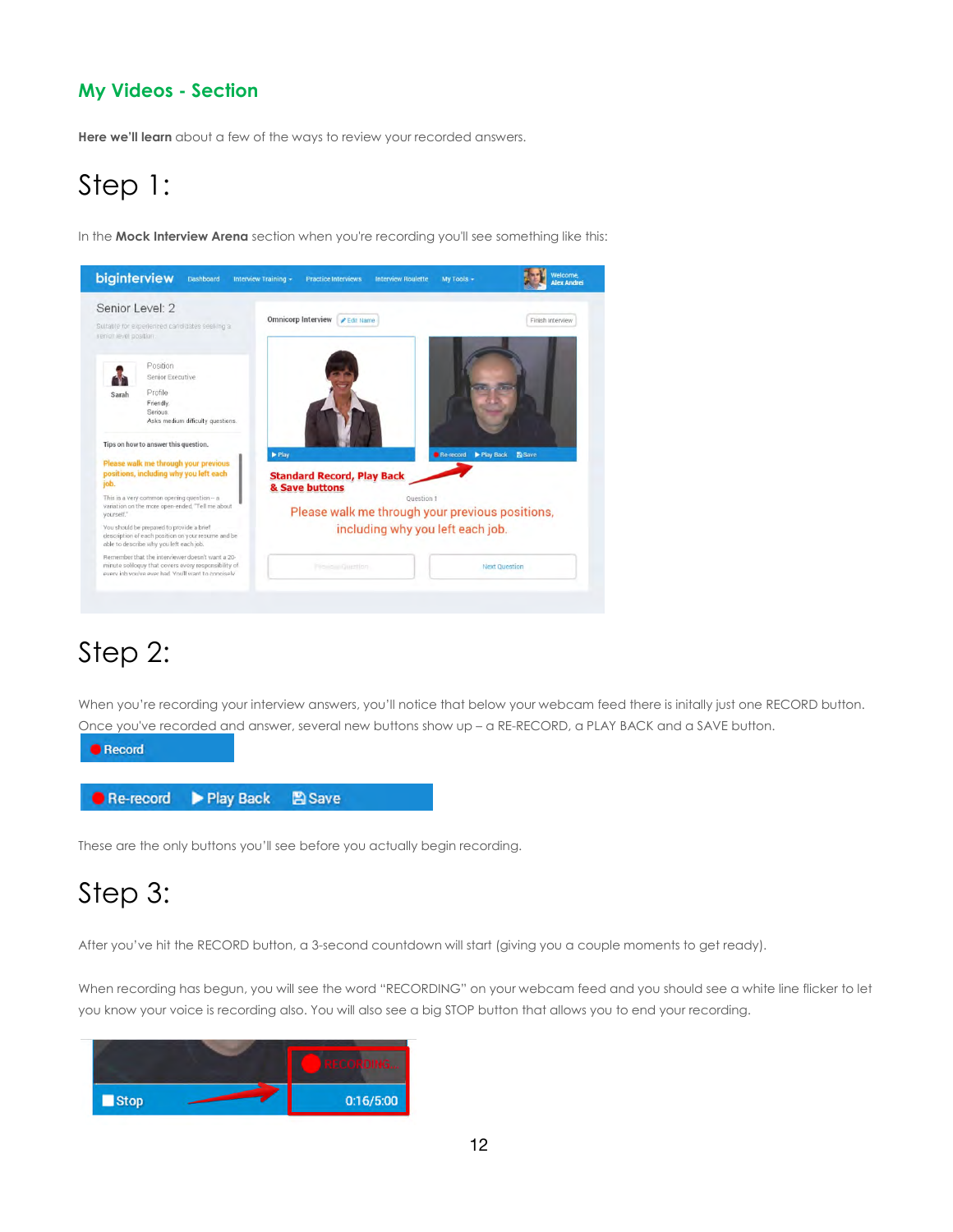# Step 4:

After hitting STOP, you'll notice the RECORD button now says RE-RECORD, plus you have PLAY BACK and SAVE buttons.

**图 Save** Play Back Re-record

Now you have a few choices to play with. You can click PLAY BACK to review your video. If you don't like your recording simply click RE-RECORD to try again. Or if you're satisfied with it click SAVE to save your recording to the Video Library. You can then either record more answers to the same question, or you can move on to the next question.

# Step 5:

When you click SAVE, you'll notice two more buttons appear. They are DELETE and SHARE buttons. Use DELETE to discard any recordings you want to remove.



# Step 6:

The SHARE button does just what is says. If you want a colleague, friend or counselor to give you feedback, you can email them a link to your recording.

Note: In My Videos sharing can be done in one of two ways. The first is to simply click EDIT button and select SHARE, or you can select several videos by first checking the "check-box" next to each video, and then clicking the blue SHARE SELECTED button toward the bottom of the page.

| https://biginterview.com/s/c           | <b>Copy video link</b> |
|----------------------------------------|------------------------|
| E-mail the link to this answer video:  |                        |
| For example: bob@example.com, mary@exa | Or email the video     |
| Your message:                          | with a message         |
|                                        |                        |